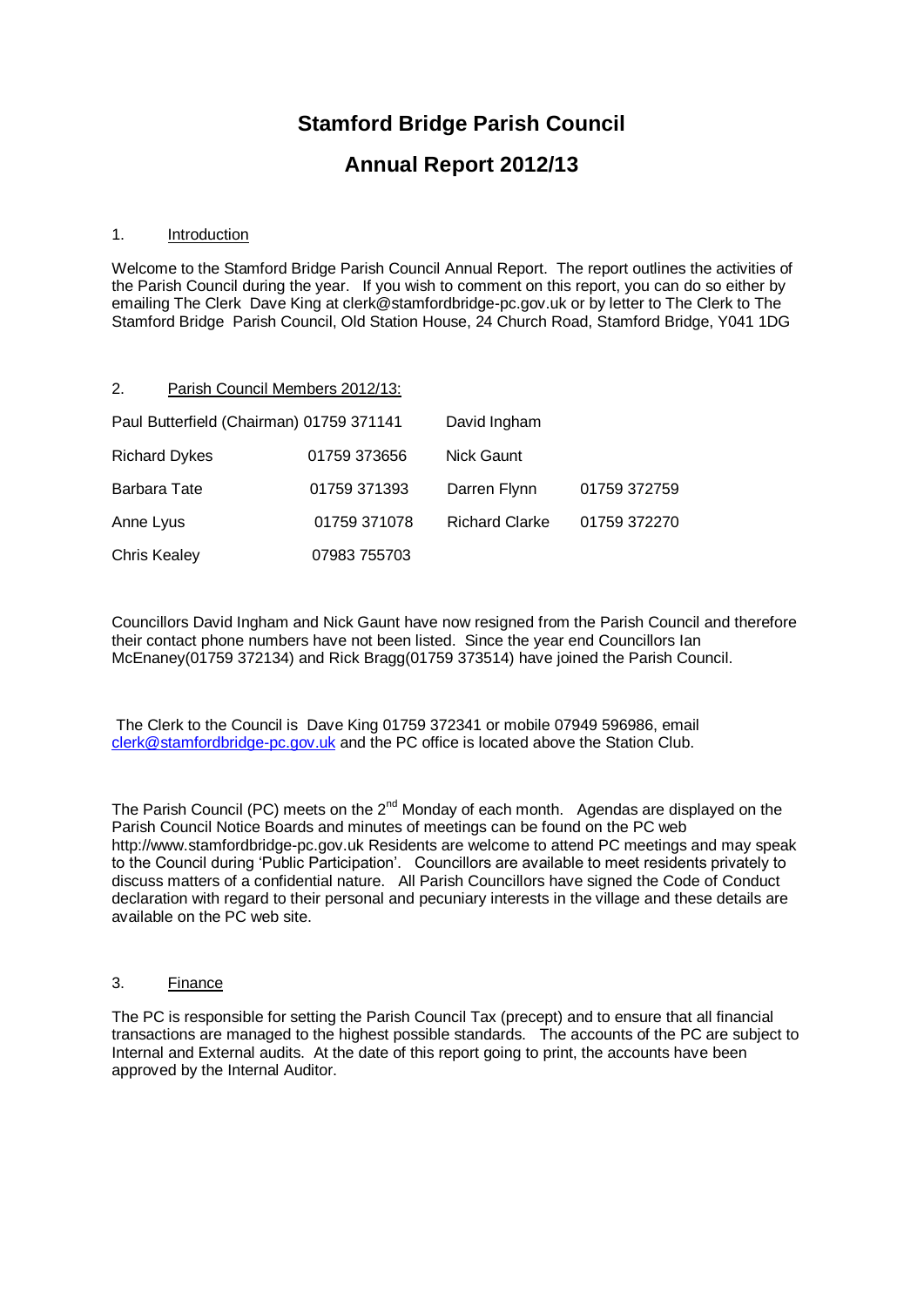Summary of Receipts and Payments year ending 31<sup>st</sup> March 2013:

| <b>Receipts</b> | £      | <b>Payments</b>              | £      |
|-----------------|--------|------------------------------|--------|
| Balance b/f     | 31,239 | Employment                   | 20,991 |
| Precepts        | 47,000 | Office costs                 | 3,282  |
| Misc receipts   | 636    | Professional fees            | 1662   |
| VAT Refund      | 2013   | <b>Training &amp; Travel</b> | 661    |
|                 |        | Loan Repayment               | 4,857  |
|                 |        | <b>Street lights</b>         | 355    |
|                 |        | Square Christmas             | 3,038  |
|                 |        | <b>Annual Donation</b>       | 1,222  |
|                 |        | Parish Paths                 | 553    |
|                 |        | Misc costs                   | 3,521  |
|                 |        | Winter gritting              | 1,839  |
|                 |        | Precept<br>projects          | 9,712  |
|                 |        | <b>VAT</b>                   | 3,525  |
|                 |        | Balance c/f                  | 25,670 |
| Total           | 80,888 | Total                        | 80,888 |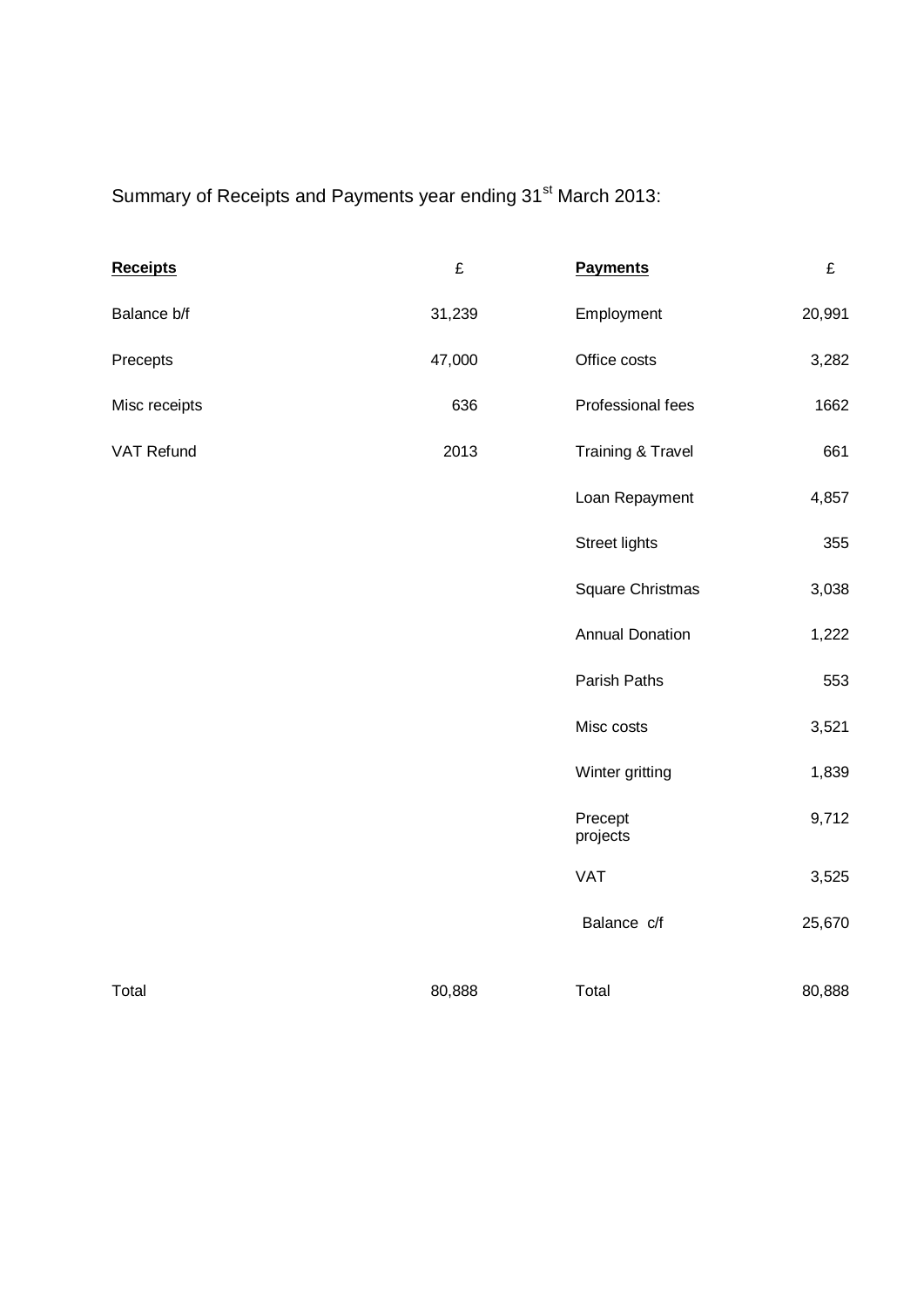#### Notes re accounts

1. The balance b/f and c/f includes cash in the skate pad account; this amounted to £2,071 at the  $31<sup>st</sup>$  March 2013.

2. The majority of precept project expenditure relates to the cost of the Parish Council moving its office back to the original Parish Council office above the Station Club. The room was re-furnished and re-roofed.

3. £2,000 of misc. expenditure was for the provision of hired play equipment for children of the village. This was paid out of the skate pad account.

4. The PC meets the recommended criteria for the minimum level of cash to be held in its reserves. . Residents are entitled to inspect the books of account at any time during the year by making an appointment with the Clerk to the Council.

#### 4. Planning

During the year a number of planning applications were considered by the PC and recommendations passed to ERYC. The majority of the planning applications before the PC related to extensions of existing properties. It should be noted that the final decision on all planning applications rests with the ERYC Planning Committee, and all planning applications can be viewed on the ERYC web site. Residents are welcome to speak at PC meetings on planning applications that affect them.

The ERYC Local Plan looks at the needs of the authority during the period 2013-2029. ERYC Planning Department have predicted that the population of the East Riding will grown by 50,000 over the plan period and that to meet the housing needs of this growth in population, 23,000 new homes will be required. The proposal from ERYC Planning Department is to spread the housing needs across the East Riding and in this respect it is envisaged that Stamford Bridge will see 175 new homes built. It should be stressed that the ERYC Local Plan is still at the draft stage and the plan has a number of stages to go through before it is ratified by ERYC.

#### 5. Community Engagement

The PC again provided the Christmas Lights for the village centre, the 'switch on' event in the Square was a great success and very well attended. The Over 60's party in the Village Hall was a great success with all tickets being taken up. The PC is grateful to Parish Councillors Lyus and Tate for organising the refreshments.

At the Annual Parish Meeting, the PC presented awards to a number of young people for their work in enhancing life in the village.

During the year the PC made grants to Village in Bloom, the Community Swimming Pool and the Parochial Church Council (graveyard maintenance).

As stated above, residents are welcome to attend the monthly meetings of the Council and to ask questions during 'public participation'

#### 6. Training & Development

The PC is committed to developing its skills and knowledge and during the year a number of training courses were attended by Parish Councillors and its Clerk. A national review of the Quality Council status is currently being undertaken and when completed the PC will make a decision on whether to pursue Quality status or not.

7. Liaison